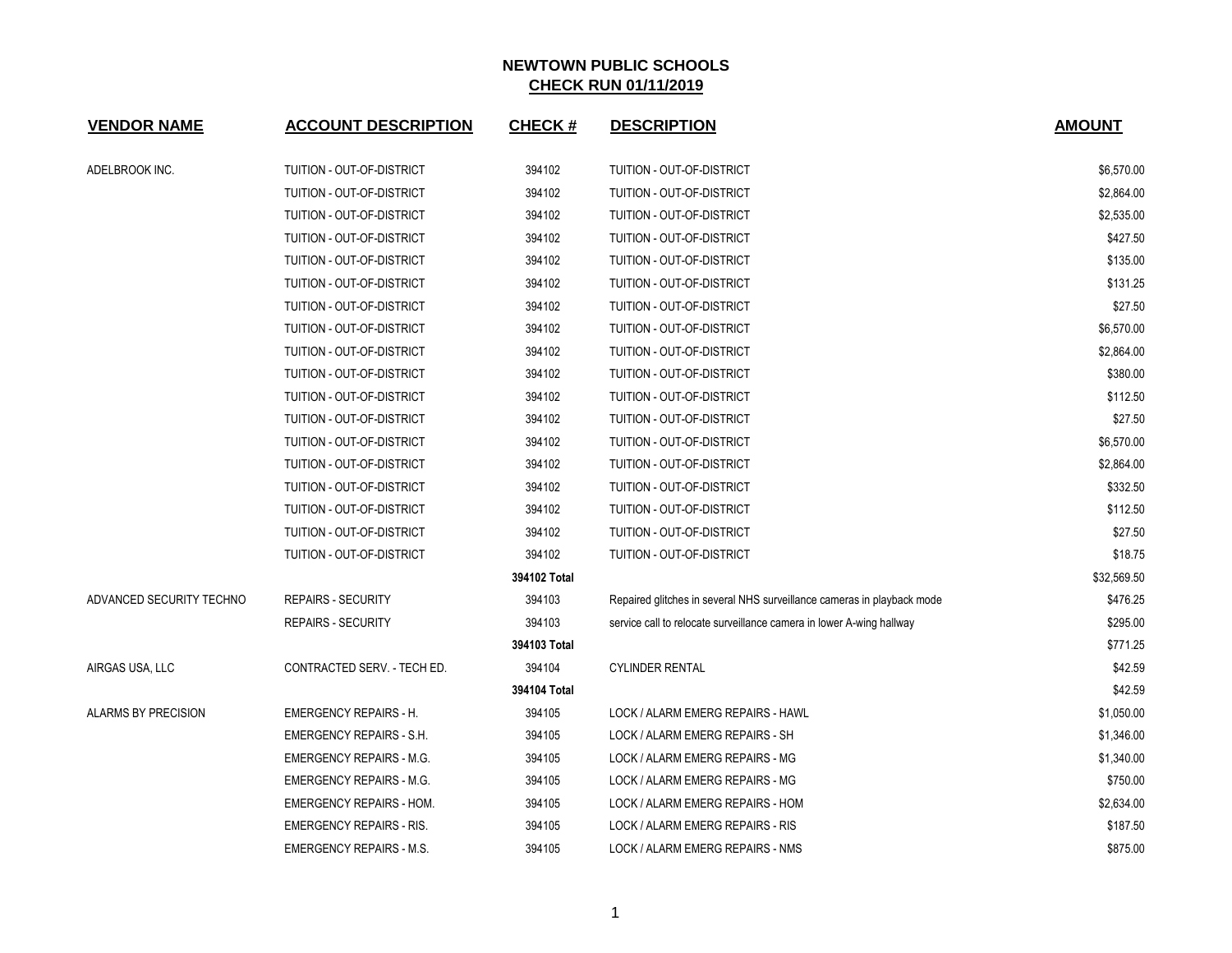| <b>VENDOR NAME</b>        | <b>ACCOUNT DESCRIPTION</b>      | <b>CHECK#</b> | <b>DESCRIPTION</b>                                                               | <b>AMOUNT</b> |
|---------------------------|---------------------------------|---------------|----------------------------------------------------------------------------------|---------------|
| ALARMS BY PRECISION       | <b>EMERGENCY REPAIRS - H.S.</b> | 394105        | LOCK / ALARM EMERG REPAIRS - NHS                                                 | \$507.00      |
|                           | <b>EMERGENCY REPAIRS - H.S.</b> | 394105        | LOCK / ALARM EMERG REPAIRS - NHS                                                 | \$212.50      |
|                           |                                 | 394105 Total  |                                                                                  | \$8,902.00    |
| ALL-STAR TRANSPORTATION L | TRANS. - LOCAL SPECIAL ED       | 394106        | TOOLS FOR LIVING 12/07/18                                                        | \$587.10      |
|                           | STUDENT TRAVEL - SPORTS         | 394106        | STUDENT TRAVEL TRANSPORTATION                                                    | \$545.90      |
|                           | <b>STUDENT TRAVEL - SPORTS</b>  | 394106        | For student travel to Cross Country, Basketball and Baseball games for 2018-2019 | \$195.70      |
|                           | CONTRACTED SERV. - SOC. STUDIES | 394106        | Transportation for Honors Western Studies class from NHS to Cinemark Theaters    | \$309.00      |
|                           | STUDENT TRAVEL - MUSIC          | 394106        | For student transportation for concert rehearsals                                | \$370.80      |
|                           |                                 | 394106 Total  |                                                                                  | \$2,008.50    |
| ALL-STAR TRANSPORTATION2  | TRANS. - LOCAL REG. ED          | 394107        | 31-77 P BUSES FOR IN TOWN TRANSPORTATION                                         | \$188,712.47  |
|                           | TRANS. - LOCAL REG. ED          | 394107        | 13-47 P BUSES FOR IN TOWN TRANSPORTATION                                         | \$43,553.70   |
|                           | TRANS. - LOCAL REG. ED          | 394107        | 2-TYPE II BUSES FOR IN TOWN TRANSPORTATION                                       | \$10,797.70   |
|                           | TRANS. - PRIVATE                | 394107        | PORTION OF ST. ROSE TRANSPORTATION                                               | \$19,499.76   |
|                           | TRANS. - PRIVATE                | 394107        | PORTION OF FRAISER WOODS TRANSPORTATION                                          | \$5,165.45    |
|                           | <b>TRANS. - PRIVATE</b>         | 394107        | PORTION OF H.VALLEY TRANSPORTATION                                               | \$5,013.53    |
|                           | TRANS. - MAGNET SCH.            | 394107        | PORTION OF DANBURY MAGNET SCHOOL TRANSPORTATION (1/2 BUS)                        | \$3,059.10    |
|                           | TRANS. - MAGNET SCH.            | 394107        | PORTION OF ECA TRANSPORTATION                                                    | \$4,375.44    |
|                           | TRANS. - MAGNET SCH.            | 394107        | PORTION OF RCA TRANSPORTATION                                                    | \$4,253.90    |
|                           | TRANS. - NONNEWAUG              | 394107        | PORTION OF NONNEWAUG TRANSPORTATION                                              | \$4,008.25    |
|                           | TRANS. - VO/TECH.               | 394107        | PORTION OF HATS TRANSPORTATION                                                   | \$5,499.69    |
|                           | TRANS. - LOCAL SPECIAL ED       | 394107        | 3-W/C BUSES FOR LSPED TRANSPORTATION                                             | \$17,714.97   |
|                           | TRANS. - LOCAL SPECIAL ED       | 394107        | 6-TYPE II BUSES FOR LSPED TRANSPORTATION                                         | \$17,292.66   |
|                           |                                 | 394107 Total  |                                                                                  | \$328,946.62  |
| ALTUS POWER FUNDS, LLC SE | ELECTRICITY - M.S.              | 394108        | ELEC 6,999. KWH M/S                                                              | \$513.73      |
|                           |                                 | 394108 Total  |                                                                                  | \$513.73      |
| AMAZON (14)               | INSTR. SUPPLIES - CLASSROOM     | 394109        | Supplies                                                                         | \$27.49       |
|                           | INSTR. SUPPLIES - CLASSROOM     | 394109        | Supplies                                                                         | \$44.66       |
|                           | INSTR. SUPPLIES - COMPUTER ED.  | 394109        | Oculus Go Standalone Virtual Reality Headset 32GB                                | \$179.00      |
|                           | INSTR. SUPPLIES - COMPUTER ED.  | 394109        | Mousepads 2pk of 10                                                              | \$39.98       |
|                           | INSTR. SUPPLIES - COMPUTER ED.  | 394109        | Logitech 2312 Speaker system                                                     | \$24.99       |
|                           | INSTR. SUPPLIES - COMPUTER ED.  | 394109        | shipping                                                                         | \$2.34        |
|                           | <b>TEXTBOOKS - READING</b>      | 394109        | Diary of a Wimpy Kid #13 Meltdown                                                | \$49.00       |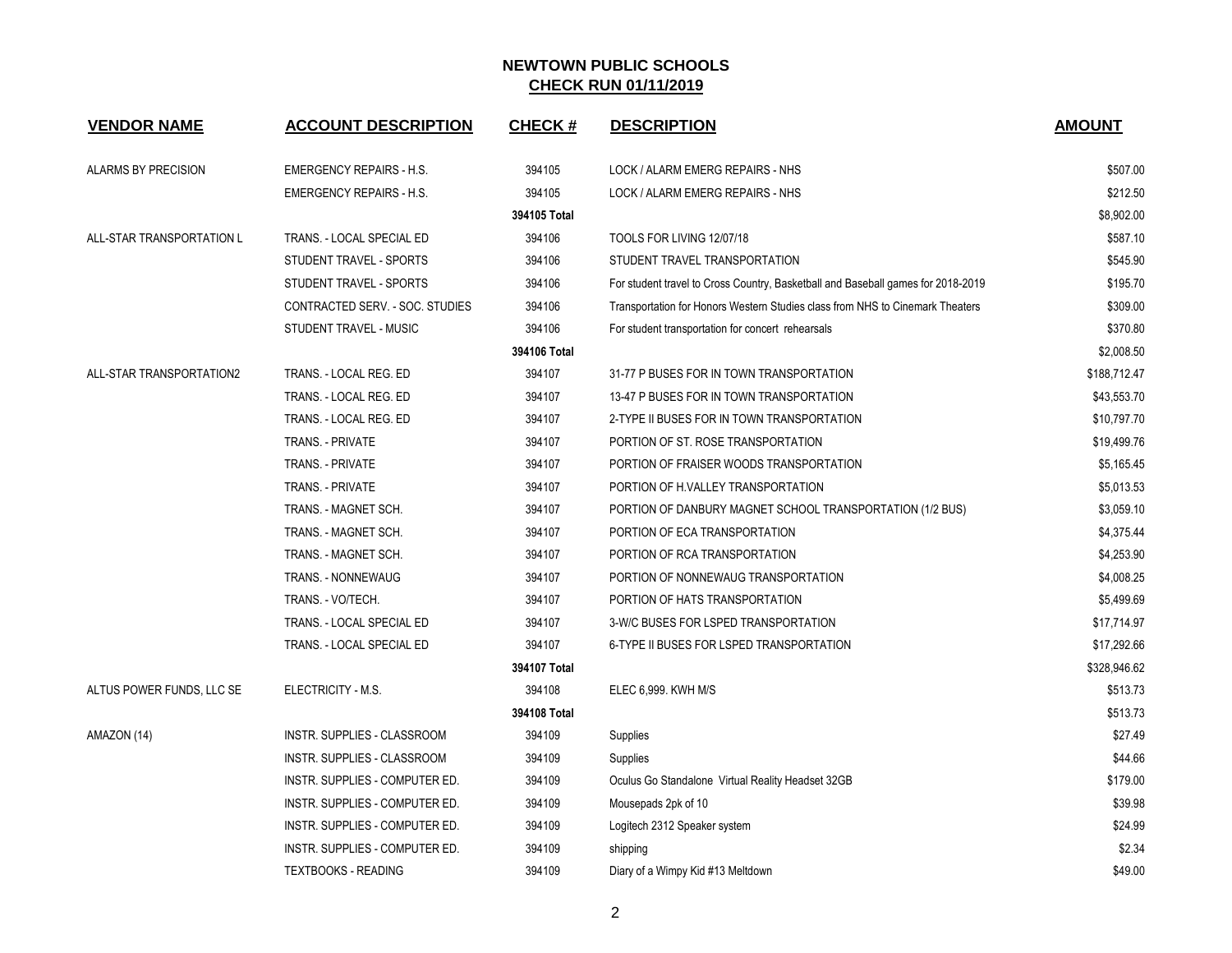| <b>VENDOR NAME</b>        | <b>ACCOUNT DESCRIPTION</b>         | <b>CHECK#</b> | <b>DESCRIPTION</b>                                                  | <b>AMOUNT</b> |
|---------------------------|------------------------------------|---------------|---------------------------------------------------------------------|---------------|
| AMAZON (14)               | <b>TEXTBOOKS - READING</b>         | 394109        | Writing Magic: Creating Stories that Fly                            | \$13.98       |
|                           | <b>INSTR. SUPPLIES - MATH</b>      | 394109        | Unifix cubes 300pk                                                  | \$87.72       |
|                           | <b>INSTR. SUPPLIES - MATH</b>      | 394109        | ETA hand2mind wood geometric solid blocks                           | \$23.85       |
|                           | <b>INSTR. SUPPLIES - MATH</b>      | 394109        | shipping                                                            | \$5.58        |
|                           |                                    | 394109 Total  |                                                                     | \$498.59      |
| AQUARION WATER COMPANY OF | WATER - H.                         | 394110        | WATER 200332183 38 THOU GAL                                         | \$472.22      |
|                           | WATER - S.H.                       | 394110        | WATER 200389638 S/H FIRE LINE                                       | \$219.92      |
|                           | WATER - S.H.                       | 394110        | WATER 200391787 31 THOU GAL                                         | \$592.31      |
|                           | WATER - M.G.                       | 394110        | WATER 200331002 46 THOU GAL                                         | \$520.35      |
|                           | WATER - M.G.                       | 394110        | WATER 200330675 M/G FIRE LINE                                       | \$194.78      |
|                           | WATER - M.S.                       | 394110        | WATER 200330637 66 THOU GAL                                         | \$640.69      |
|                           | WATER - H.S.                       | 394110        | WATER 200331205 1 THOU GAL H/S HOT D                                | \$46.80       |
|                           | WATER - H.S.                       | 394110        | WATER 200328345 H/S IRR                                             | \$243.56      |
|                           | WATER - H.S.                       | 394110        | WATER 200327318 H/S FIRE LINE                                       | \$194.78      |
|                           | WATER - H.S.                       | 394110        | WATER 200328870 172. THOU GAL                                       | \$1,244.68    |
|                           |                                    | 394110 Total  |                                                                     | \$4,370.09    |
| ARROW LINE PAINTING LLC   | B. & G. REPAIRS - H.S.             | 394111        | ADDITIONAL PAVEMENT MARKINGS - NHS                                  | \$250.00      |
|                           |                                    | 394111 Total  |                                                                     | \$250.00      |
| ARSENAULT, MELISSA        | <b>INSTR. SUPPLIES - CLASSROOM</b> | 394112        | <b>LESSON MATERIALS</b>                                             | \$14.20       |
|                           |                                    | 394112 Total  |                                                                     | \$14.20       |
| ARTISTIC DESIGNS LLC      | <b>EMERGENCY REPAIRS - M.G.</b>    | 394113        | CLEAR BRUSH / PLAYGROUND PICKERS - MG                               | \$2,150.00    |
|                           | <b>EMERGENCY REPAIRS - S.H.</b>    | 394113        | WEED / TRIM PROPERTY - SH                                           | \$11,115.00   |
|                           | <b>EMERGENCY REPAIRS - S.H.</b>    | 394113        | <b>CLEAR NATURE TRAIL - SH</b>                                      | \$2,000.00    |
|                           | <b>B&amp;G CONTRACTED SERV.</b>    | 394113        | CUT BACK TREES BLOCKING CAMERAS, BUS LANES, LOW WINDOWS             | \$13,250.00   |
|                           | B. & G. REPAIRS - M.S.             | 394113        | E WING DRAINAGE PIPE INSTALL - NMS                                  | \$4,325.00    |
|                           | B. & G. REPAIRS - M.S.             | 394113        | E WING DRAINAGE PIPE INSTALL - NMS                                  | \$2,500.00    |
|                           |                                    | 394113 Total  |                                                                     | \$35,340.00   |
| BARNES & NOBLE INC.       | <b>TEXTBOOKS - ENGLISH</b>         | 394114        | 9780062798183 To Kill a Mockingbird: A Graphic Novel Quote # 898227 | \$179.90      |
|                           |                                    | 394114 Total  |                                                                     | \$179.90      |
| BEN BRONZ FOUNDATION INC. | TUITION - OUT-OF-DISTRICT          | 394115        | TUITION - OUT-OF-DISTRICT                                           | \$5,200.00    |
|                           | TUITION - OUT-OF-DISTRICT          | 394115        | TUITION - OUT-OF-DISTRICT                                           | \$6,018.54    |
|                           |                                    | 394115 Total  |                                                                     | \$11,218.54   |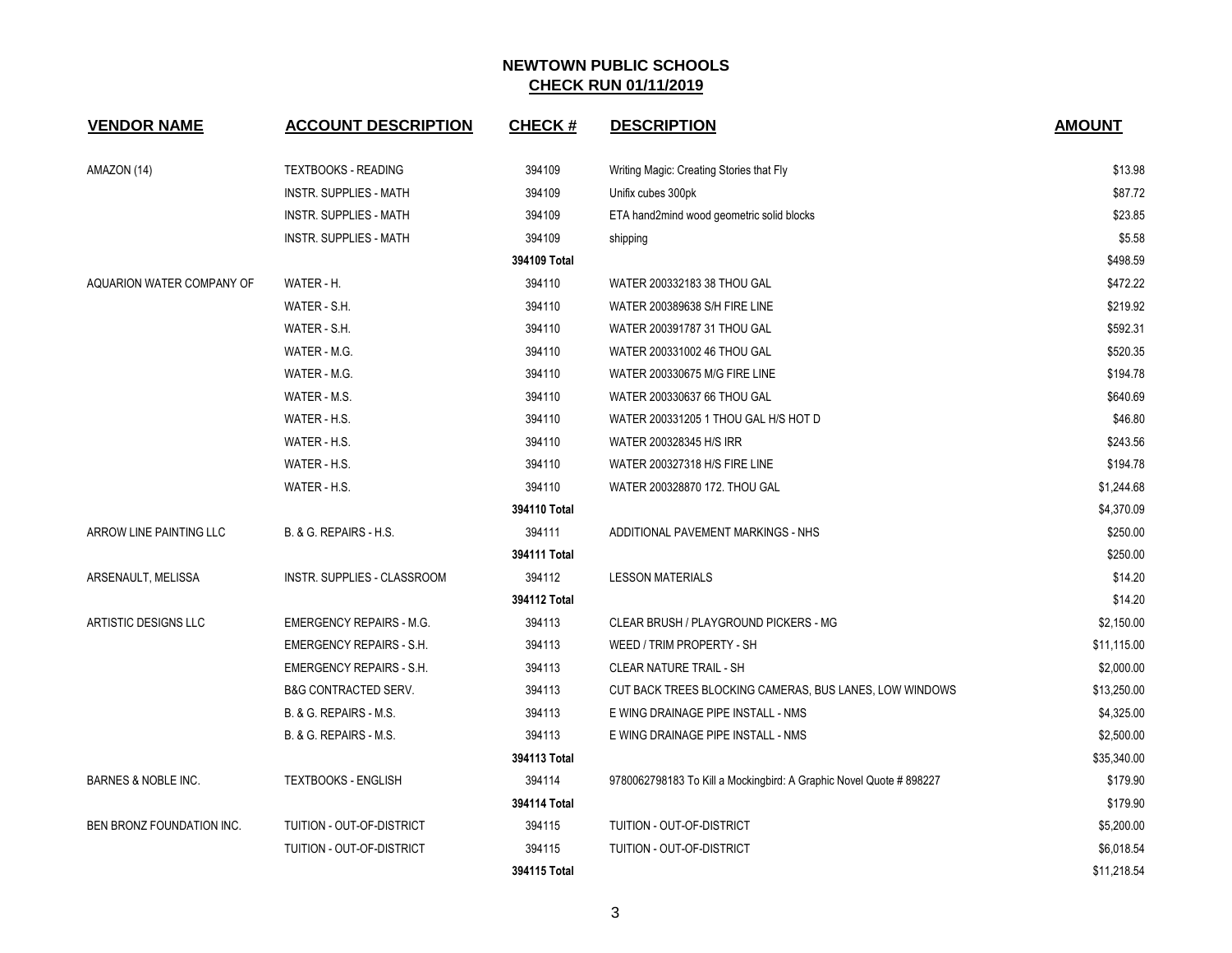| <b>VENDOR NAME</b>             | <b>ACCOUNT DESCRIPTION</b>       | <b>CHECK#</b> | <b>DESCRIPTION</b>                                                  | <b>AMOUNT</b> |
|--------------------------------|----------------------------------|---------------|---------------------------------------------------------------------|---------------|
| CAROLINA BIOLOGICAL            | <b>INSTR. SUPPLIES - SCIENCE</b> | 394116        | Perfect Solution Frog, double injection Pail, Item 227464           | \$855.00      |
|                                | <b>INSTR. SUPPLIES - SCIENCE</b> | 394116        | Shipping charge                                                     | \$78.27       |
|                                |                                  | 394116 Total  |                                                                     | \$933.27      |
| CED                            | B. & G. REPAIRS - H.S.           | 394117        | LIGHT BULBS REPLACE - NHS                                           | \$975.00      |
|                                |                                  | 394117 Total  |                                                                     | \$975.00      |
| CHARTER COMMUNICATION          | <b>TELEPHONE &amp; CABLE</b>     | 394118        | SERV 2018/193,153.60 PER MONTH                                      | \$915.10      |
|                                |                                  | 394118 Total  |                                                                     | \$915.10      |
| CONN CHILDREN'S MEDICAL C      | <b>TUTORS - HOMEBOUND</b>        | 394119        | <b>TUTORS - HOMEBOUND</b>                                           | \$1,306.25    |
|                                |                                  | 394119 Total  |                                                                     | \$1,306.25    |
| CONNEC-TO-TALK                 | PROF. SERV. - PSYCH/MED. EVAL.   | 394120        | <b>BT SERVICES</b>                                                  | \$6,090.00    |
|                                | PROF. SERV. - PSYCH/MED. EVAL.   | 394120        | <b>BT SERVICES</b>                                                  | \$2,240.00    |
|                                |                                  | 394120 Total  |                                                                     | \$8,330.00    |
| CONNECTICUT INVENTION CON      | <b>INSTR. SUPPLIES - SCIENCE</b> | 394121        | CT Invention convention registration fee.                           | \$150.00      |
|                                |                                  | 394121 Total  |                                                                     | \$150.00      |
| CONNECTICUT PEST ELIMINAT      | <b>B&amp;G CONTRACTED SERV.</b>  | 394122        | MONTHLY PEST CONTROL - ALL SCHOOLS (2018-2019)                      | \$515.00      |
|                                |                                  | 394122 Total  |                                                                     | \$515.00      |
| CONNOR, LAUREN                 | STAFF TRAVEL - PUPIL SERV.       | 394123        | TRAVEL DEC 2018                                                     | \$59.57       |
|                                |                                  | 394123 Total  |                                                                     | \$59.57       |
| <b>CRYSTAL ROCK</b>            | INSTR. SUPPLIES - CLASSROOM      | 394124        | Delivery of 18, 5 gallon bottles of water                           | \$45.00       |
|                                | INSTR. SUPPLIES - CLASSROOM      | 394124        | Rental of Cold/Hot Cooler                                           | \$18.00       |
|                                |                                  | 394124 Total  |                                                                     | \$63.00       |
| DELL MARKETING L.P.            | <b>INSTR. SUPPLIES - MATH</b>    | 394125        | (5) Dell 3380 Chromebook i3 with touch.                             | \$1,846.55    |
|                                |                                  | 394125 Total  |                                                                     | \$1,846.55    |
| DEVINE, PAUL                   | STAFF TRAVEL - B & G ADMIN.      | 394126        | TRAVEL DEC 2018                                                     | \$112.22      |
|                                |                                  | 394126 Total  |                                                                     | \$112.22      |
| <b>EASTERN WATER SOLUTIONS</b> | PROF. SERV. - B. & G.            | 394127        | CERTIFIED OPERATIONS FOR PUBLIC WATER SYSTEMS - BACKFLOW INSPECTION | \$350.00      |
|                                |                                  | 394127 Total  |                                                                     | \$350.00      |
| EDADVANCE                      | STAFF TRAIN. - CLASSROOM         | 394128        | ELA Coach PLC - 10/15, 11/28 & 5/3                                  | \$79.00       |
|                                |                                  | 394128 Total  |                                                                     | \$79.00       |
| EDPUZZLE INC.                  | INSTR. SUPPLIES - SP. ED. H.S.   | 394129        | STUDENT PROGRAM NHS                                                 | \$6.50        |
|                                |                                  | 394129 Total  |                                                                     | \$6.50        |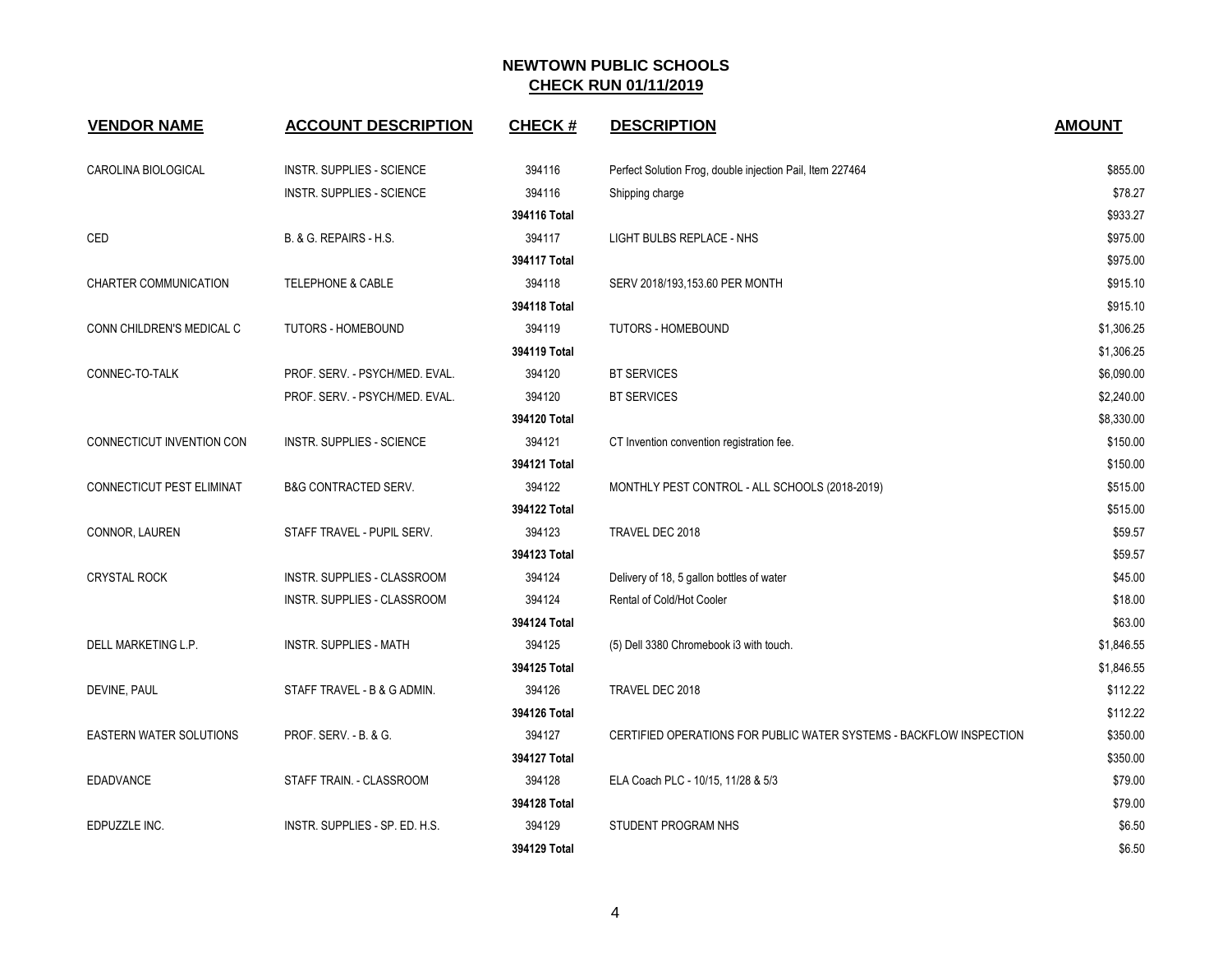| <b>VENDOR NAME</b>             | <b>ACCOUNT DESCRIPTION</b>       | <b>CHECK#</b> | <b>DESCRIPTION</b>                            | <b>AMOUNT</b> |
|--------------------------------|----------------------------------|---------------|-----------------------------------------------|---------------|
| <b>EPES SOFTWARE</b>           | INSTR. SUPPLIES - CLASSROOM      | 394130        | ACCOUNTING SOFTWARE RENEWAL                   | \$173.00      |
|                                |                                  | 394130 Total  |                                               | \$173.00      |
|                                | OFF. SUPPLIES - ADMIN.           | 394131        | WEB Accounting program renewal                | \$173.00      |
|                                |                                  | 394131 Total  |                                               | \$173.00      |
| EVERSOURCE (ELEC-BOE)          | ELECTRICITY - M.S.               | 394132        | ELEC 51352546030 2123.60 KWH                  | \$493.75      |
|                                |                                  | 394132 Total  |                                               | \$493.75      |
| EVERSOURCE (GAS-BOE)           | PROPANE & NATURAL GAS - HAW.     | 394133        | GAS 57890556004 2910. CCF                     | \$2,609.69    |
|                                | PROPANE & NATURAL GAS - S.H.     | 394133        | GAS 57914087044 5,040. CCF                    | \$3,961.62    |
|                                | PROPANE & NATURAL GAS - M.G.     | 394133        | GAS 57511457020 5,090. CCF                    | \$4,098.30    |
|                                | PROPANE & NATURAL GAS - RIS.     | 394133        | GAS 57410220032 9,400. CCF                    | \$6,618.11    |
|                                | PROPANE & NATURAL GAS - M.S.     | 394133        | GAS 57201350022 10,270. CCF                   | \$7,254.52    |
|                                | PROPANE & NATURAL GAS - H.S.     | 394133        | GAS 57445161052 29,750. CCF                   | \$20,826.14   |
|                                |                                  | 394133 Total  |                                               | \$45,368.38   |
| F & M ELECTRICAL SUP           | <b>B&amp;G SUPPLIES - MAINT.</b> | 394134        | WIRE NUTS FOR BALLASTS - MAINT SUPPLIES       | \$170.46      |
|                                |                                  | 394134 Total  |                                               | \$170.46      |
| FOLLETT SCHOOL SOLUTIONS       | SUPPLIES - LIBRARY               | 394135        | po #93299. Books for the Reed LMC.            | \$810.49      |
|                                | <b>SUPPLIES - LIBRARY</b>        | 394135        | po #93299. Books for the Reed LMC.            | \$349.64      |
|                                | <b>SUPPLIES - LIBRARY</b>        | 394135        | NGSS Books (nonfiction): See attached         | \$2,290.49    |
|                                | SUPPLIES - LIBRARY               | 394135        | NGSS eBooks and Digital: See attached         | \$339.90      |
|                                | SUPPLIES - LIBRARY               | 394135        | Total cataloging and processing for books     | \$114.54      |
|                                |                                  | 394135 Total  |                                               | \$3,905.06    |
| GLYNN, MEGHAN                  | STAFF TRAVEL - PUPIL SERV.       | 394136        | TRAVEL 08/23-12/21/18                         | \$33.30       |
|                                |                                  | 394136 Total  |                                               | \$33.30       |
| HOWGEGO, MARJORIE              | INSTR. SUPPLIES - CLASSROOM      | 394137        | <b>LEGO MINECRAFT</b>                         | \$59.98       |
|                                |                                  | 394137 Total  |                                               | \$59.98       |
| HURLEY, SUZANNE                | SUPPLIES - LIBRARY               | 394138        | AAA BATTERIES                                 | \$12.99       |
|                                |                                  | 394138 Total  |                                               | \$12.99       |
| <b>INTEGRITY PIANO SERVICE</b> | CONTRACTED SERV. - MUSIC         | 394139        | Payment to Integrity Piano Service for Tuning | \$138.00      |
|                                |                                  | 394139 Total  |                                               | \$138.00      |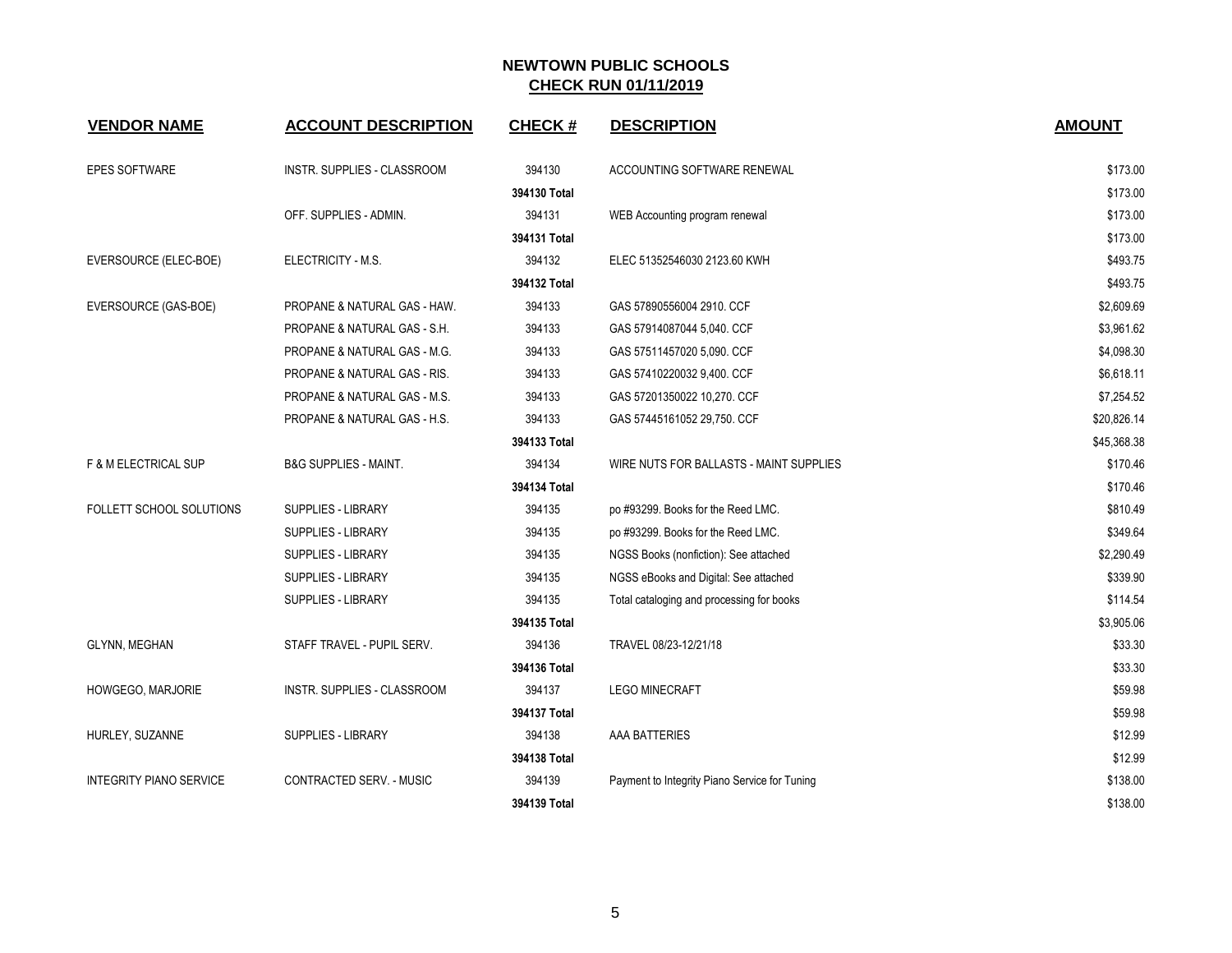| <b>VENDOR NAME</b>          | <b>ACCOUNT DESCRIPTION</b>          | <b>CHECK#</b> | <b>DESCRIPTION</b>                                                         | <b>AMOUNT</b> |
|-----------------------------|-------------------------------------|---------------|----------------------------------------------------------------------------|---------------|
| J.C. MUSIC, LLC             | <b>REPAIRS - MUSIC</b>              | 394140        | For instrument repairs needed throughout the school year.                  | \$25.00       |
|                             | <b>REPAIRS - MUSIC</b>              | 394140        | For instrument repairs needed throughout the school year.                  | \$25.00       |
|                             | REPAIRS - MUSIC                     | 394140        | For instrument repairs needed throughout the school year.                  | \$30.00       |
|                             |                                     | 394140 Total  |                                                                            | \$80.00       |
| KAMCO SUPPLY CORP OF NEW    | <b>B&amp;G SUPPLIES - CUSTODIAL</b> | 394141        | CEILING TILE - CUST SUPPLIES                                               | \$1,497.60    |
|                             |                                     | 394141 Total  |                                                                            | \$1,497.60    |
| MASON W.B. INC.             | OFF. SUPPLIES - BUS. SERV.          | 394142        | SUPPLIES 2018/19                                                           | \$56.91       |
|                             | OFF. SUPPLIES - BUS. SERV.          | 394142        | <b>SUPPLIES 2018/19</b>                                                    | \$26.73       |
| MASON W.B. INC.             | OFF. SUPPLIES - BUS. SERV.          | 394142        | <b>SUPPLIES 2018/19</b>                                                    | \$683.36      |
|                             | OFF. SUPPLIES - BUS. SERV.          | 394142        | SUPPLIES 2018/19                                                           | \$45.19       |
|                             | INSTR. SUPPLIES - SP. ED. PREK-8    | 394142        | STANDING DESK OFM-5100BLK FOR SANDY HOOK SCHOOL PRESCHOOL                  | \$249.00      |
|                             | INSTR. SUPPLIES - SP. ED. H.S.      | 394142        | UPPLIE FOR NHS                                                             | \$26.64       |
|                             | INSTR. SUPPLIES - SCIENCE           | 394142        | Expo markers, index cards, tape, batteries, magnetic clips                 | \$132.92      |
|                             | OFF. SUPPLIES - PUPIL SERV.         | 394142        | <b>BOTTLED WATER</b>                                                       | \$31.14       |
|                             | INSTR. SUPPLIES - SP. ED. PREK-8    | 394142        | PRESCHOOL ORDER                                                            | \$61.74       |
|                             | INSTR. SUPPLIES - SP. ED. PREK-8    | 394142        | PRESCHOOL ORDER                                                            | \$69.94       |
|                             | <b>B&amp;G SUPPLIES - CUSTODIAL</b> | 394142        | ICE MELT - CUST SUPPLIES                                                   | \$2,790.06    |
|                             | INSTR. SUPPLIES - CLASSROOM         | 394142        | Instructional supplies - classroom                                         | \$639.90      |
|                             | INSTR. SUPPLIES - CLASSROOM         | 394142        | Westcott Manual Pencil Sharpeners, Red/Blue/Green/Yellow                   | \$55.29       |
|                             | INSTR. SUPPLIES - CLASSROOM         | 394142        | Westcott Manual Pencil Sharpeners, Red/Blue/Green/Yellow                   | (\$55.29)     |
|                             | INSTR. SUPPLIES - CLASSROOM         | 394142        | Duracell Procell Alkaline Batteries, Size C, 12/Box, Item #DURPC1400       | \$29.98       |
|                             | INSTR. SUPPLIES - CLASSROOM         | 394142        | Duracell Procell Alkaline Batteries, Size D, 12/Box, Item #DURPC1300       | \$35.98       |
|                             | INSTR. SUPPLIES - CLASSROOM         | 394142        | Westcott Manual Pencil Sharpeners, Red/Blue/Green/Yellow                   | \$58.20       |
|                             | INSTR. SUPPLIES - CLASSROOM         | 394142        | Avery Top-Load Sheet Protector, Economy Gauge, Letter Size, Clear, 100/Box | \$27.24       |
|                             | <b>B&amp;G SUPPLIES - ADMIN.</b>    | 394142        | <b>CUPS - OFFICE SUPPLIES</b>                                              | \$25.57       |
|                             | OFF. SUPPLIES - PUPIL SERV.         | 394142        | <b>BOTTLED WATER</b>                                                       | \$31.14       |
|                             |                                     | 394142 Total  |                                                                            | \$5,021.64    |
| MCFADDEN, BETTY             | STAFF TRAIN. - ADMIN.               | 394143        | staff breakfast                                                            | \$48.25       |
|                             |                                     | 394143 Total  |                                                                            | \$48.25       |
| <b>MEYER WILLIAM B.INC.</b> | OFF. SUPPLIES - PUPIL SERV.         | 394144        | <b>RECORDS STORAGE</b>                                                     | \$65.63       |
|                             |                                     | 394144 Total  |                                                                            | \$65.63       |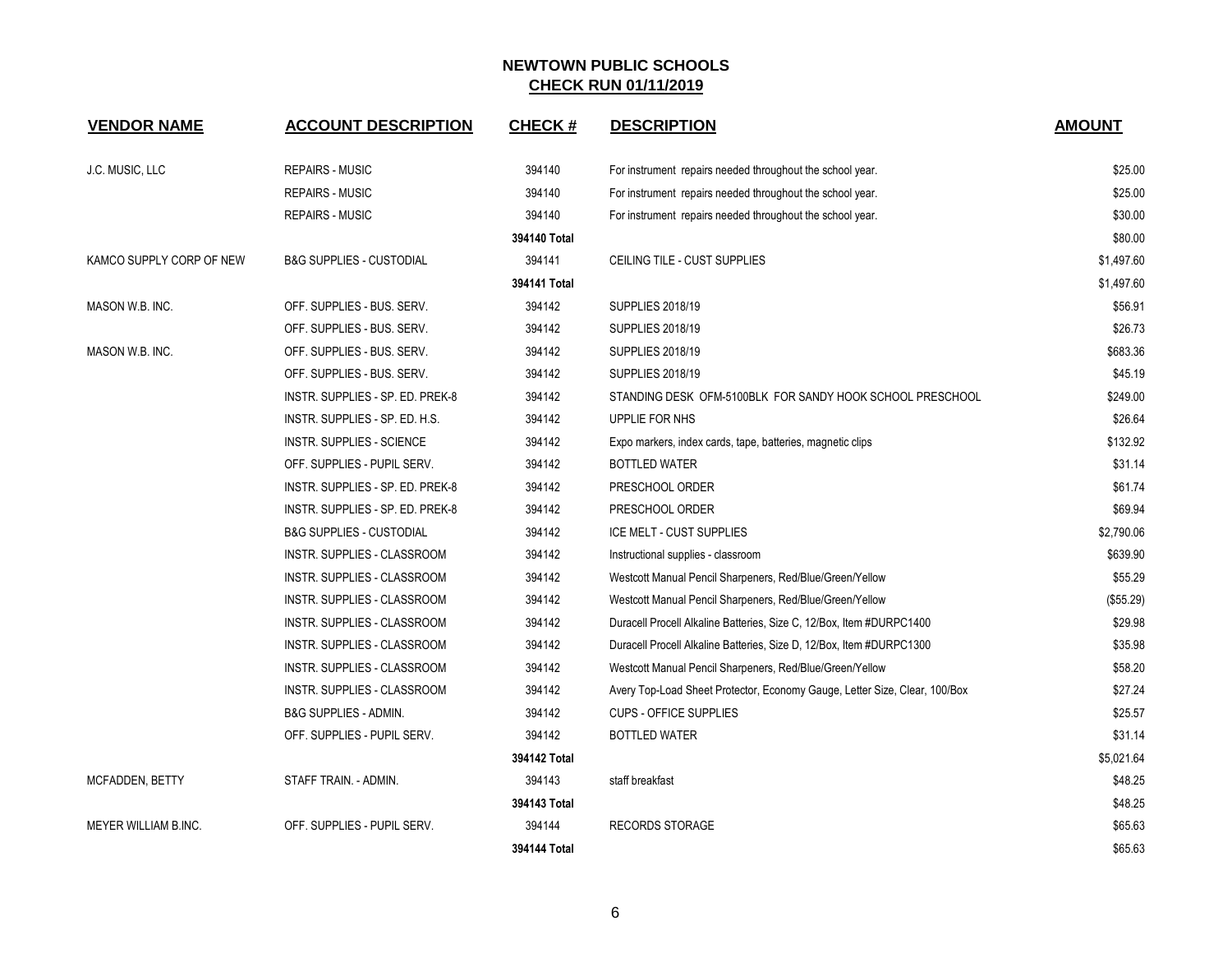| <b>VENDOR NAME</b>        | <b>ACCOUNT DESCRIPTION</b>           | <b>CHECK#</b> | <b>DESCRIPTION</b>                                                                   | <b>AMOUNT</b> |
|---------------------------|--------------------------------------|---------------|--------------------------------------------------------------------------------------|---------------|
| <b>MITCHELL</b>           | FUEL FOR VEHICLES - TRANS.           | 394145        | PROPANE 777.7 GAS                                                                    | \$1,003.23    |
|                           |                                      | 394145 Total  |                                                                                      | \$1,003.23    |
| MULVANEY MECHANICAL INC.  | <b>EMERGENCY REPAIRS - H.S.</b>      | 394146        | SEIZED BEARING BOILER #2 - NHS                                                       | \$2,730.00    |
|                           |                                      | 394146 Total  |                                                                                      | \$2,730.00    |
| NAGEL ELECTRIC LLC        | <b>EMERGENCY REPAIRS - S.H.</b>      | 394147        | LIGHTING PANEL BREAKER REPLACE - SH                                                  | \$480.00      |
|                           | <b>EMERGENCY REPAIRS - H.S.</b>      | 394147        | PARKING LOT LIGHTING REPAIRS - NHS                                                   | \$1,485.00    |
|                           | <b>EMERGENCY REPAIRS - H.S.</b>      | 394147        | KILL POWER TO FIRE SUPPRESSION SYSTEM - NHS                                          | \$240.00      |
|                           | <b>EMERGENCY REPAIRS - H.</b>        | 394147        | INSTALL HEAT TAPE INTO DOWNSPOUTS - HAWL                                             | \$5,580.00    |
|                           |                                      | 394147 Total  |                                                                                      | \$7,785.00    |
| <b>NCS PEARSON INC.</b>   | INSTR. SUPPLIES - PSYCH.             | 394148        | NEPSY 11 RECORD FORMS 5-16 ITEM: 9780158234298                                       | \$297.00      |
|                           | INSTR. SUPPLIES - PSYCH.             | 394148        | <b>SHIPPING</b>                                                                      | \$17.82       |
|                           |                                      | 394148 Total  |                                                                                      | \$314.82      |
| <b>NESS AUTOMOTIVE</b>    | <b>REPAIRS - MAINT.</b>              | 394149        | REPLACE DAMAGED BUMPER - NT56                                                        | \$875.00      |
|                           |                                      | 394149 Total  |                                                                                      | \$875.00      |
| NEWTOWN HARDWARE (2)      | INSTR. SUPPLIES - SPORTS             | 394150        | Ref.#13566/13567/13793/13938 Invoices are attached                                   | \$104.95      |
|                           | INSTR. SUPPLIES - SPORTS             | 394150        | Ref.#13566/13567/13793/13938 Invoices are attached                                   | \$31.96       |
|                           | INSTR. SUPPLIES - SPORTS             | 394150        | Ref.#13566/13567/13793/13938 Invoices are attached                                   | \$2.76        |
|                           | INSTR. SUPPLIES - SPORTS             | 394150        | Ref.#13566/13567/13793/13938 Invoices are attached                                   | \$31.76       |
|                           | INSTR. SUPPLIES - C.W.E.             | 394150        | DROP CLOTH- WEATHERPROOF COVER                                                       | \$51.06       |
|                           |                                      | 394150 Total  |                                                                                      | \$222.49      |
| NEWTOWN HIGH SCHOOL       | <b>VOCATIONAL PLACEMENT STIPENDS</b> | 394151        | PLEASE ISSUE CHECK FOR NCP STUDENT STIPENDS                                          | \$4,000.00    |
|                           |                                      | 394151 Total  |                                                                                      | \$4,000.00    |
| NEWTOWN MIDDLE SCHOOL     | <b>CONTRACTED SERV. - SPORTS</b>     | 394152        | for contracted services, i.e.: track meets, tournament fees, umpires, referees, etc. | \$504.40      |
|                           | CONTRACTED SERV. - SPORTS            | 394152        | for contracted services, ie: track meets, tournament fees, umpires, referees, etc.   | \$504.40      |
|                           |                                      | 394152 Total  |                                                                                      | \$1,008.80    |
| NYA SPORTS & FITNESS CENT | <b>CONTRACTED SERV. - SPORTS</b>     | 394153        | SPORTS PRACTICES/TRYOUTS RENTAL (ENCUMBERED)                                         | \$881.63      |
|                           | <b>INSTR. SUPPLIES - SPORTS</b>      | 394153        | SPORTS PRACTICES/TRYOUTS RENTAL (ENCUMBERED)                                         | \$18.37       |
|                           | INSTR. SUPPLIES - SPORTS             | 394153        | SPORTS PRACTICES/TRYOUTS RENTAL (ENCUMBERED)                                         | \$300.00      |
|                           | INSTR. SUPPLIES - SPORTS             | 394153        | SPORTS PRACTICES/TRYOUTS RENTAL (ENCUMBERED)                                         | \$225.00      |
|                           | CONTRACTED SERV. - SPORTS            | 394153        | SPORTS PRACTICES RENTAL 04/07/18                                                     | \$80.00       |
|                           | CONTRACTED SERV. - SPORTS            | 394153        | SPORTS PRACTICES RENTAL 02/20/2018                                                   | \$337.50      |
|                           | CONTRACTED SERV. - SPORTS            | 394153        | SPORTS PRACTICES RENTAL 03/19/2018                                                   | \$90.00       |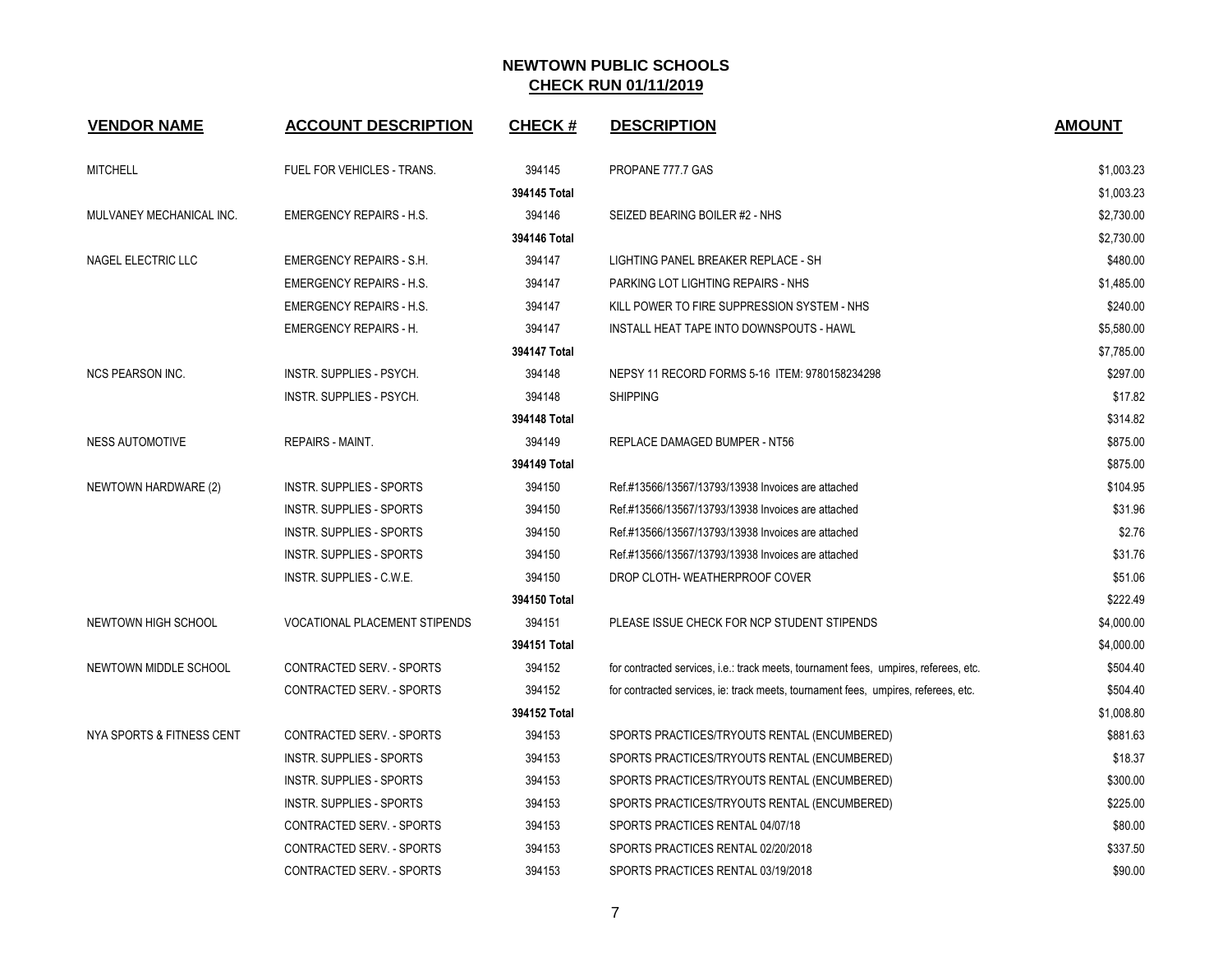| <b>VENDOR NAME</b>        | <b>ACCOUNT DESCRIPTION</b>           | <b>CHECK#</b> | <b>DESCRIPTION</b>                                            | <b>AMOUNT</b> |
|---------------------------|--------------------------------------|---------------|---------------------------------------------------------------|---------------|
| NYA SPORTS & FITNESS CENT | <b>CONTRACTED SERV. - SPORTS</b>     | 394153        | SPORTS PRACTICES RENTAL 03/19/2018                            | \$78.75       |
|                           | CONTRACTED SERV. - SPORTS            | 394153        | SPORTS PRACTICES RENTAL 03/21/2018                            | \$45.00       |
|                           | CONTRACTED SERV. - SPORTS            | 394153        | SPORTS PRACTICES RENTAL 03/22/2018                            | \$45.00       |
|                           | CONTRACTED SERV. - SPORTS            | 394153        | SPORTS PRACTICES RENTAL 03/26/2018                            | \$150.00      |
|                           |                                      | 394153 Total  |                                                               | \$2,251.25    |
| O'CALLAGHAN, MARGARET     | <b>INSTR. SUPPLIES - SPORTS</b>      | 394154        | REISSUE VD CHK 393876                                         | (\$121.98)    |
|                           | INSTR. SUPPLIES - SPORTS             | 394154        | REISSUE VD CHK 393876                                         | \$121.98      |
|                           |                                      | 394154 Total  |                                                               | \$0.00        |
| ONORATO, HEATHER A.       | THERAPISTS - OT/PT                   | 394155        | THERAPISTS - OT/PT                                            | \$1,246.40    |
|                           |                                      | 394155 Total  |                                                               | \$1,246.40    |
| PAR INC.                  | INSTR. SUPPLIES - SOC. WORKERS       | 394156        | BRIEF 2 PARENT FORMS 10973-TB                                 | \$158.00      |
|                           | INSTR. SUPPLIES - SOC. WORKERS       | 394156        | EDDT RESPOSNE BOOKLETS 6008-RF                                | \$166.00      |
|                           | INSTR. SUPPLIES - SOC. WORKERS       | 394156        | EDDT-PF RESPONSE 6846RF                                       | \$166.00      |
|                           | INSTR. SUPPLIES - SOC. WORKERS       | 394156        | <b>SHIPPING</b>                                               | \$39.20       |
|                           |                                      | 394156 Total  |                                                               | \$529.20      |
| PONCIN, YANN MD           | TUITION - OUT-OF-DISTRICT            | 394157        | TUITION - OUT-OF-DISTRICT                                     | \$2,200.00    |
|                           | PROF. SERV. - PSYCH/MED. EVAL.       | 394157        | PROF. SERV. - PSYCH/MED. EVAL.                                | \$4,400.00    |
|                           |                                      | 394157 Total  |                                                               | \$6,600.00    |
| QUILL CORPORATION         | <b>SUPPLIES - LIBRARY</b>            | 394158        | Supplies - Library                                            | \$32.89       |
|                           | <b>INSTR. SUPPLIES - CLASSROOM</b>   | 394158        | Supplies - Classroom                                          | \$237.18      |
|                           |                                      | 394158 Total  |                                                               | \$270.07      |
| RADACHOWSKY, JENNIFER     | STAFF TRAVEL - PUPIL SERV.           | 394159        | TRAVEL 11/21/-12/21/18                                        | \$20.93       |
|                           |                                      | 394159 Total  |                                                               | \$20.93       |
| ROSETTA STONE LTD.        | <b>INSTR. SUPPLIES - WORLD LANG.</b> | 394160        | Additional Rosetta Stone student license for online learning. | \$90.42       |
|                           |                                      | 394160 Total  |                                                               | \$90.42       |
| ROYBAL & SONS FIRE E      | <b>B&amp;G CONTRACTED SERV.</b>      | 394161        | SEMI ANNUAL FIRE EXT SVC JUL/DEC 2018-2019                    | \$101.51      |
|                           | <b>B&amp;G CONTRACTED SERV.</b>      | 394161        | SEMI ANNUAL FIRE EXT SVC JUL/DEC 2018-2019                    | \$253.76      |
|                           | <b>B&amp;G CONTRACTED SERV.</b>      | 394161        | SEMI ANNUAL FIRE EXT SVC JUL/DEC 2018-2019                    | \$233.57      |
|                           | <b>B&amp;G CONTRACTED SERV.</b>      | 394161        | SEMI ANNUAL FIRE EXT SVC JUL/DEC 2018-2019                    | \$170.94      |
|                           | <b>B&amp;G CONTRACTED SERV.</b>      | 394161        | SEMI ANNUAL FIRE EXT SVC JUL/DEC 2018-2019                    | \$133.22      |
|                           | <b>B&amp;G CONTRACTED SERV.</b>      | 394161        | SEMI ANNUAL FIRE EXT SVC JUL/DEC 2018-2019                    | \$57.10       |
|                           | <b>B&amp;G CONTRACTED SERV.</b>      | 394161        | SEMI ANNUAL FIRE EXT SVC JUL/DEC 2018-2019                    | \$425.05      |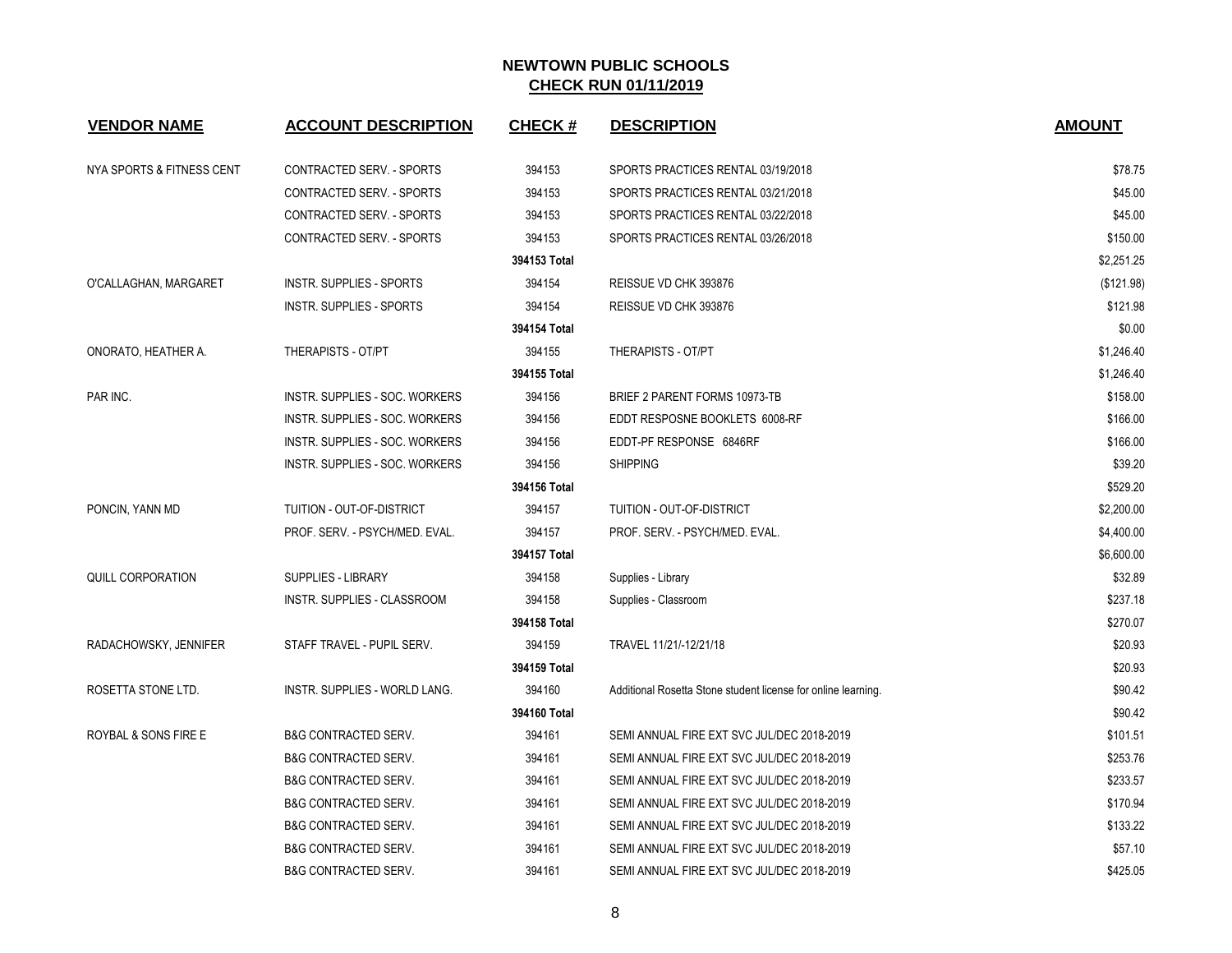| <b>VENDOR NAME</b>           | <b>ACCOUNT DESCRIPTION</b>       | <b>CHECK#</b> | <b>DESCRIPTION</b>                                       | <b>AMOUNT</b> |
|------------------------------|----------------------------------|---------------|----------------------------------------------------------|---------------|
| ROYBAL & SONS FIRE E         | <b>B&amp;G CONTRACTED SERV.</b>  | 394161        | SEMI ANNUAL FIRE SUPPRESSION SVC JUL/DEC 2018-2019       | \$160.96      |
|                              | <b>B&amp;G CONTRACTED SERV.</b>  | 394161        | SEMI ANNUAL FIRE SUPPRESSION SVC JUL/DEC 2018-2019       | \$221.48      |
|                              | <b>B&amp;G CONTRACTED SERV.</b>  | 394161        | SEMI ANNUAL FIRE SUPPRESSION SVC JUL/DEC 2018-2019       | \$172.72      |
|                              | <b>B&amp;G CONTRACTED SERV.</b>  | 394161        | SEMI ANNUAL FIRE SUPPRESSION SVC JUL/DEC 2018-2019       | \$184.48      |
|                              | <b>B&amp;G CONTRACTED SERV.</b>  | 394161        | SEMI ANNUAL FIRE SUPPRESSION SVC JUL/DEC 2018-2019       | \$180.28      |
|                              | <b>B&amp;G CONTRACTED SERV.</b>  | 394161        | SEMI ANNUAL FIRE SUPPRESSION SVC JUL/DEC 2018-2019       | \$1,366.56    |
|                              | <b>B&amp;G CONTRACTED SERV.</b>  | 394161        | SEMI ANNUAL FIRE SUPPRESSION SVC JUL/DEC 2018-2019       | \$365.00      |
|                              | <b>B&amp;G CONTRACTED SERV.</b>  | 394161        | SEMI ANNUAL FIRE SUPPRESSION SVC JUL/DEC 2018-2019       | \$345.00      |
|                              |                                  | 394161 Total  |                                                          | \$4,371.63    |
| SAVELIVES.COM                | MEDICAL SUPPLIES - H.S.          | 394162        | Item# NARCAN2 Narcan Nasal Spray 4mg                     | \$190.00      |
|                              |                                  | 394162 Total  |                                                          | \$190.00      |
| <b>SCHOLASTIC BOOK FAIRS</b> | INSTR. SUPPLIES - CLASSROOM      | 394163        | For purchase of books at warehouse sale (for LMC)        | \$199.85      |
|                              |                                  | 394163 Total  |                                                          | \$199.85      |
| SCHOLASTIC INC. (3)          | <b>TEXTBOOKS - READING</b>       | 394164        | For purchase of student books throu                      | \$132.00      |
|                              | <b>TEXTBOOKS - READING</b>       | 394164        | For purchase of student books throu                      | \$46.00       |
|                              | <b>TEXTBOOKS - READING</b>       | 394164        | For purchase of student books throughout the school year | \$190.50      |
|                              |                                  | 394164 Total  |                                                          | \$368.50      |
| SCHOOL HEALTH CORPORATION    | MEDICAL SUPPLIES - ELEM.         | 394165        | Item# 55813 Narcan Nasal Spray                           | \$569.85      |
|                              |                                  | 394165 Total  |                                                          | \$569.85      |
| <b>SHARPS ASSURE</b>         | MEDICAL SUPPLIES - H.S.          | 394166        | Item# SA18GU 18 Gallon Sharps Container                  | \$159.99      |
|                              | <b>MEDICAL SUPPLIES - H.S.</b>   | 394166        | Shipping                                                 | \$13.78       |
|                              |                                  | 394166 Total  |                                                          | \$173.77      |
| SHEDD PRODUCTIONS INC.       | <b>INSTR. SUPPLIES - SCIENCE</b> | 394167        | THE FLIGHT OF THE GOSSAMER CONDOR DVD                    | \$136.50      |
|                              |                                  | 394167 Total  |                                                          | \$136.50      |
| SHIPMAN & GOODWIN LLP        | PROF. SERV. - SP. ED. LEGAL      | 394168        | PROF. SERV. - SP. ED. LEGAL                              | \$8,111.00    |
|                              | PROF. SERV. - SUPER.             | 394168        | PROF. SERV. - SUPER.                                     | \$11,116.00   |
|                              |                                  | 394168 Total  |                                                          | \$19,227.00   |
| STENTIFORD, TOD              | STAFF TRAIN. - CLASSROOM         | 394169        | <b>NSTA AIRFARE</b>                                      | \$120.90      |
|                              |                                  | 394169 Total  |                                                          | \$120.90      |
| <b>TESTOUT</b>               | <b>TEXTBOOKS - TECH ED.</b>      | 394170        | <b>TESTOUT PC PRO</b>                                    | \$188.00      |
|                              |                                  | 394170 Total  |                                                          | \$188.00      |